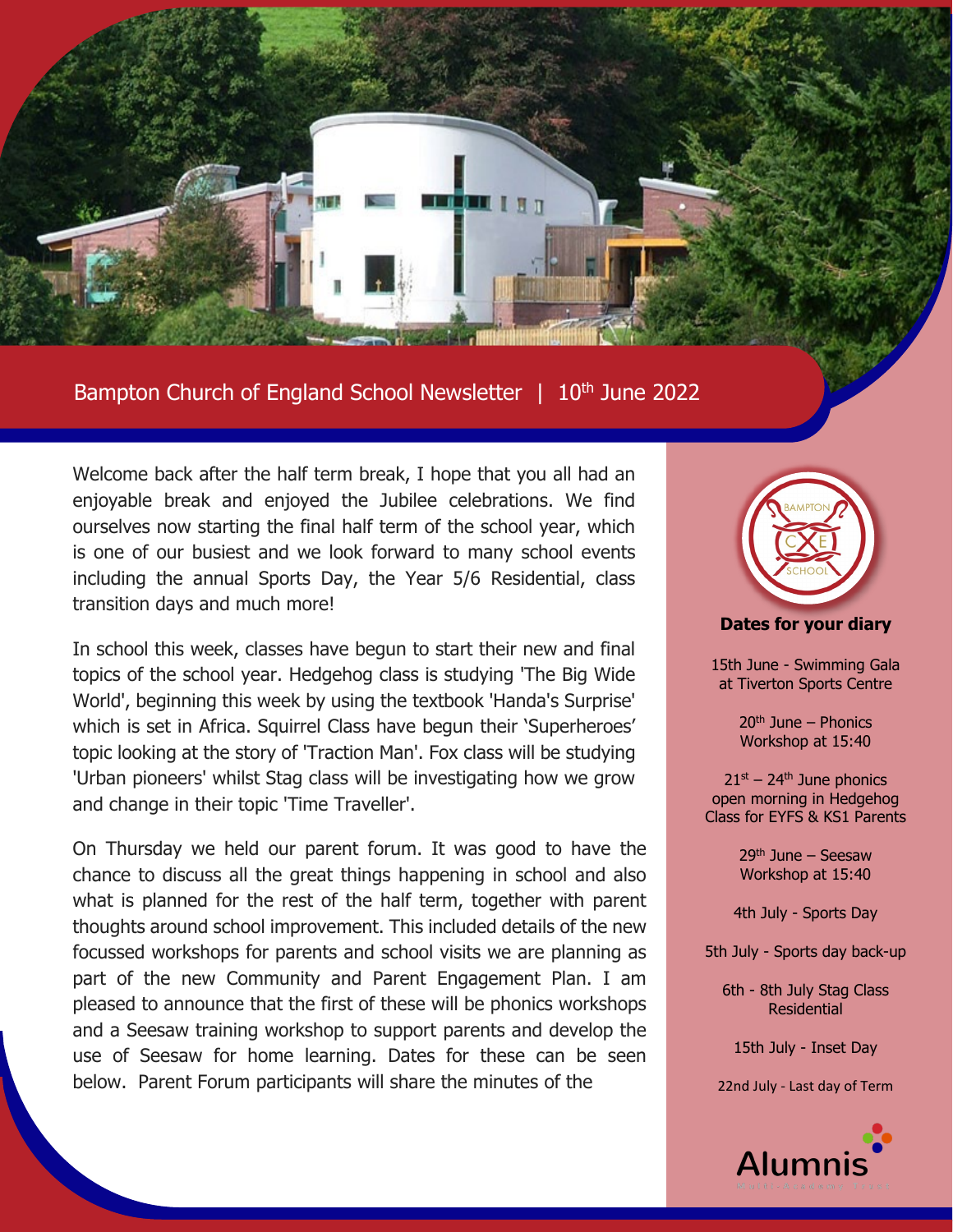meeting with you soon. Thank you to the parents who attended and everyone who contributed questions for the meeting.

As I mentioned in my earlier letter this week, there are a number of events already pencilled in for the remainder of this term; the Tiverton Swimming Gala on the 15th June, a Year 6 Cricket Festival on the 17th June, the Transition Day and parents' 'Meet the Teacher' Meeting on the 29th June and Sports day on the 4th July. We will inform you of particular details closer to the time of each event.

Today a group of Year 5 and 6 girls from Stag class participated in a football event held at Tiverton High School. We are very proud of how well they performed and how they represented the school. Well done to everyone involved. It was also lovely to welcome parents and carers back into school to celebrate our children's achievements during today's Celebrations Collective Worship. Thank you to all of you who could attend.

For other **key dates** coming up in school, please see the front page of the newsletter below, so you don't miss out.

Take care,

Mr Bladon Headteacher.

**Here are the learning, activities and events that have been happening in school over the past fortnight.**



Our School Values Focus this term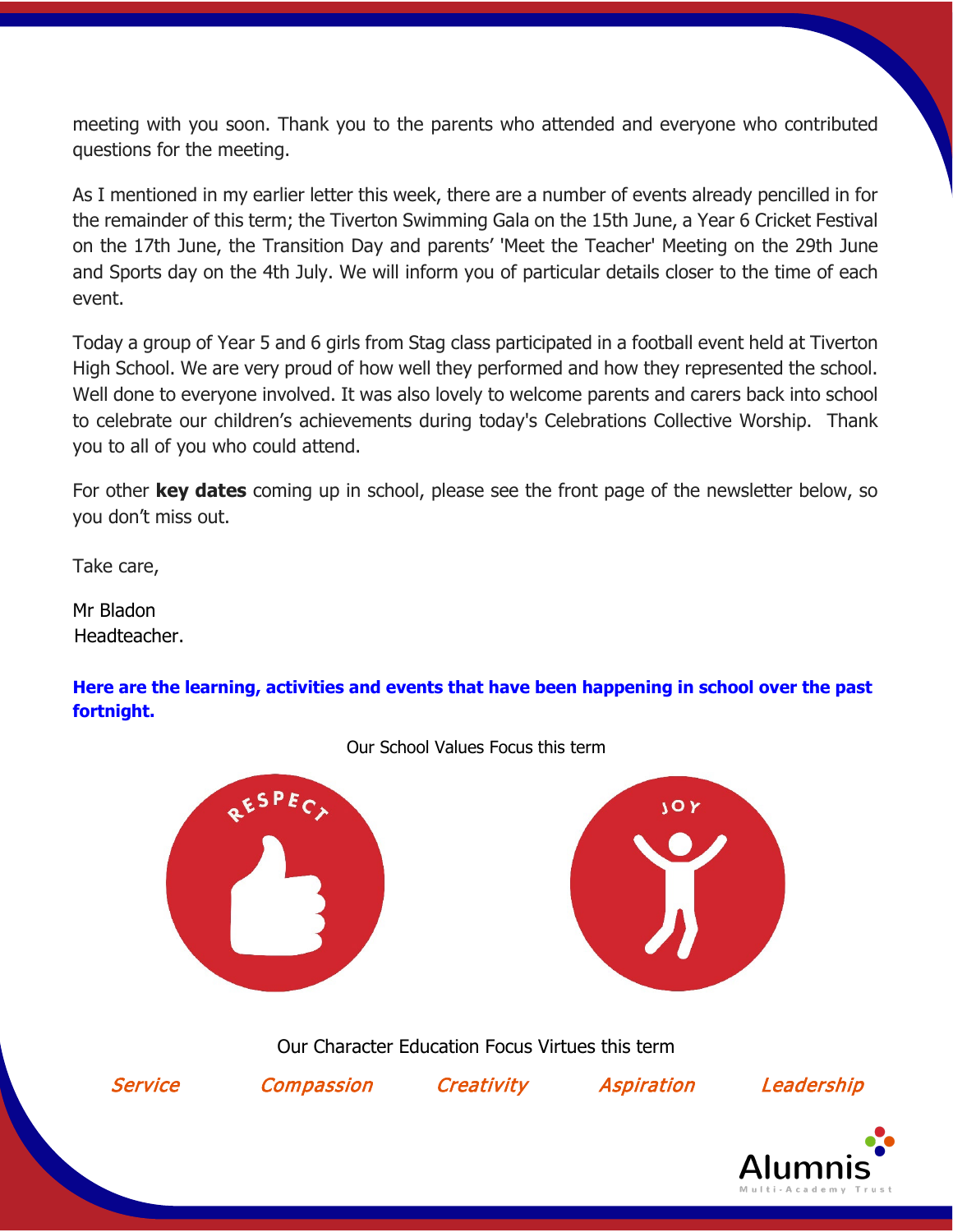### **C360 Cornerstones Curriculum**

## **Academic**

**Hedgehog Class** have started exploring their new topic 'Big Wide World'. We have globes, atlases and books about flora and fauna on our natural world exploratory table. We have also changed our role play area to support our learning on our focus text, Handa's Surprise by Eileen Browne. In Maths we have been combining two quantities to find the total.

**Squirrel Class** have started to work on their new topic: Superheroes. They have read the story 'Traction Man is here' and described the characters using different descriptive techniques, including expanded noun phrases and similes. In Science, they have begun to think about what plants need to grow.

**Fox Class** have been learning about decimals in maths this week. It is good to see the children applying resilience motivation towards their maths work. They have also enjoyed finding out about the life of James Lind and how he found vitamin c to be a cure for scurvy.

**Stag class** have enjoyed starting our new topic 'Time Travellers'. In literacy we have been writing a free verse poem about a special person in our lives. In maths we have been investigating 3D shapes and learning vocabulary such as icosahedron.

# **Community**

**Hedgehog Class** based their first writing on their shared experiences in the half term celebrating the Queen's Platinum Jubilee.

**Squirrel Class** have been reflecting on the time spent with their friends and families for the Platinum Jubilee celebrations. They have expressed their gratitude to our Queen for serving our country for 70 years.

**Fox Class** have also enjoyed sharing how they celebrate the Queen's Jubilee over the half term break. They have also enjoyed helping younger children by being lunchtime helpers in the hall.

**Stag Class** have shared their experiences of the Platinum Jubilee and linked it to timelines of our own lives. Stag class have also been very welcoming of our new student.

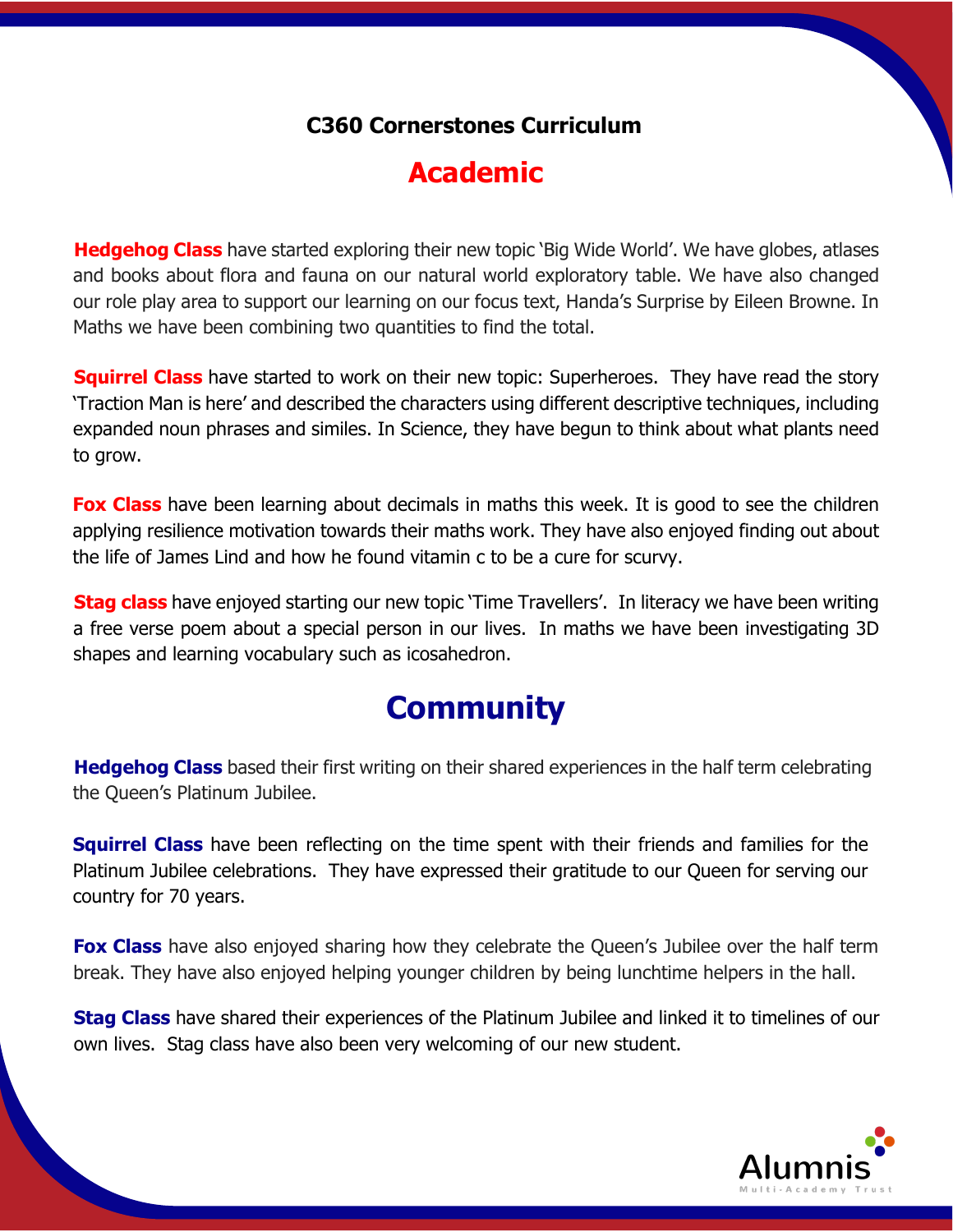## **Character Education**

**Hedgehog Class** have shown **creativity** in art this week by weaving paper baskets and printing with fruit.

**Squirrel Class** have been very excited to start our Superheroes topic and have shown great **motivation** in all their learning.

**Fox Class** have put the virtue of **creativity** into action this week when creating maths board games to consolidate some of their learning about decimals.

**Stag Class:** have been showing service around the school by freshening up the playground leader system, tidying and organising the library and removing weeds from shared spaces.

## **Innovation**

**Stag Class** used their chromebooks to create a presentation on 3D shapes. They then used their oracy skills to present to the rest of the school.

#### **Inspiring Changemakers**

#### **Our Inspiring Learners over the last two weeks are:**



#### **Ronnie C in Hedgehog Class**

For demonstrating our school value of Aiming High and character virtue of Creativity. This week Ronnie has wrote independently in phonics and literacy with increased confidence and focus. He has also showed resilience and creativity when weaving paper baskets and painting African animals. We have noticed that during our learning times Ronnie has pushed himself to go beyond and continue working, as well as choosing writing in his choosing time.

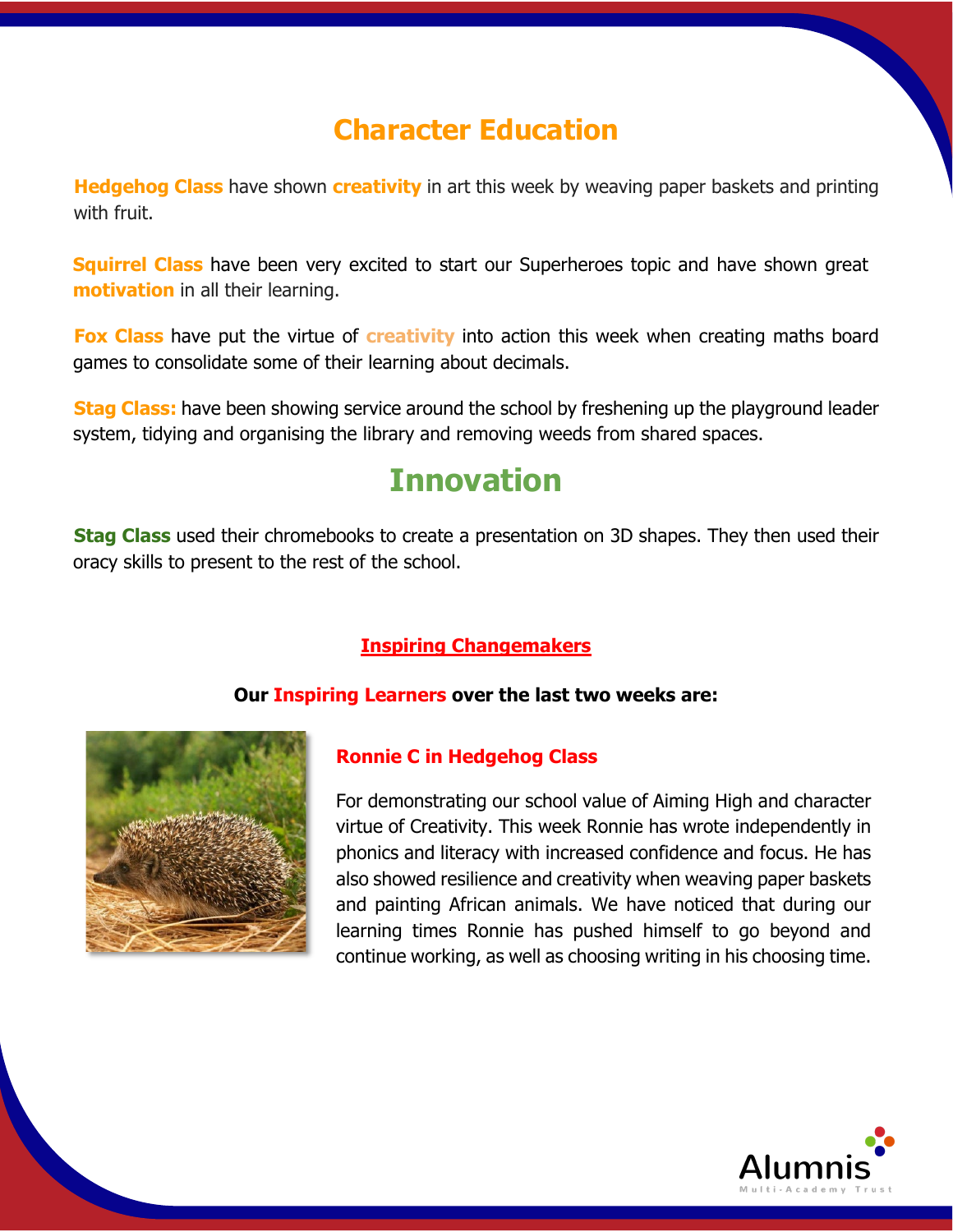

#### **Cassie in Squirrel Class**

For demonstrating our school value of Aiming high and the character virtue of resilience. Cassie has been challenging herself with all her learning this week and has been producing work of the highest quality. She has gone over and above what I have asked her to do. Cassie has shown great resilience even when things have seemed tricky to start with.



#### **Harry in Fox Class**

For demonstrating our school value of Aiming High and the character virtues of resilience and compassion. Harry has been wowing me with his maths work on decimals this week. It has been wonderful to see him working so independently in maths. He is always such a kind and caring friend to everyone in Fox Class.



#### **Bethany in Stag Class**

For demonstrating our school value of Aiming High and friendliness. Bethany has had a super start to the new term, working hard and showing excellent focus. She has also been very welcoming to the new child in our class. Well done Bethany!

# **Well done Everybody!**